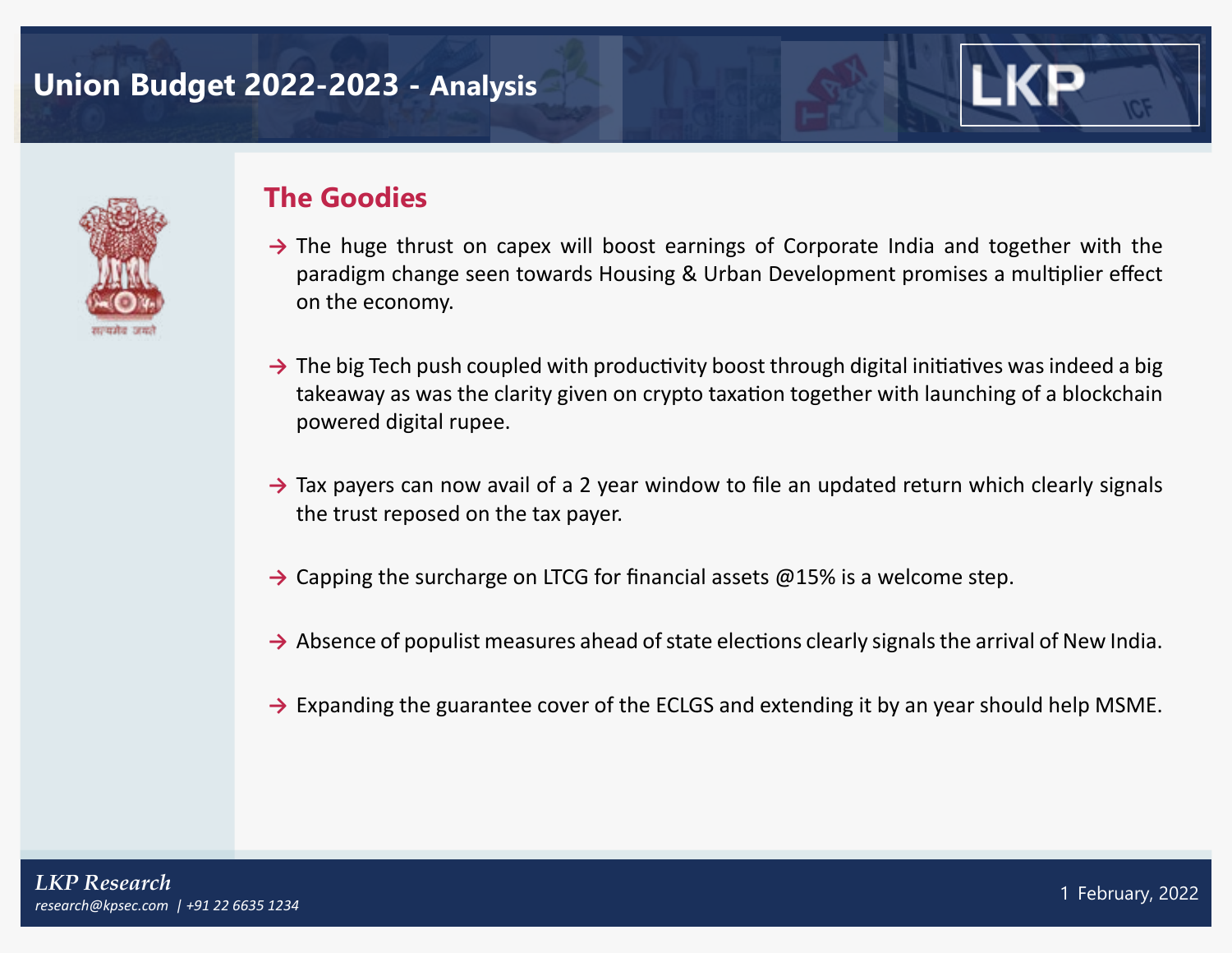

**→** FY22/FY23 Fiscal Deficit Target - 6.9% / 6.4% of GDP

**→** FY22/FY23 Market Borrowings - ₹8.75 tn/ ₹11.6 tn

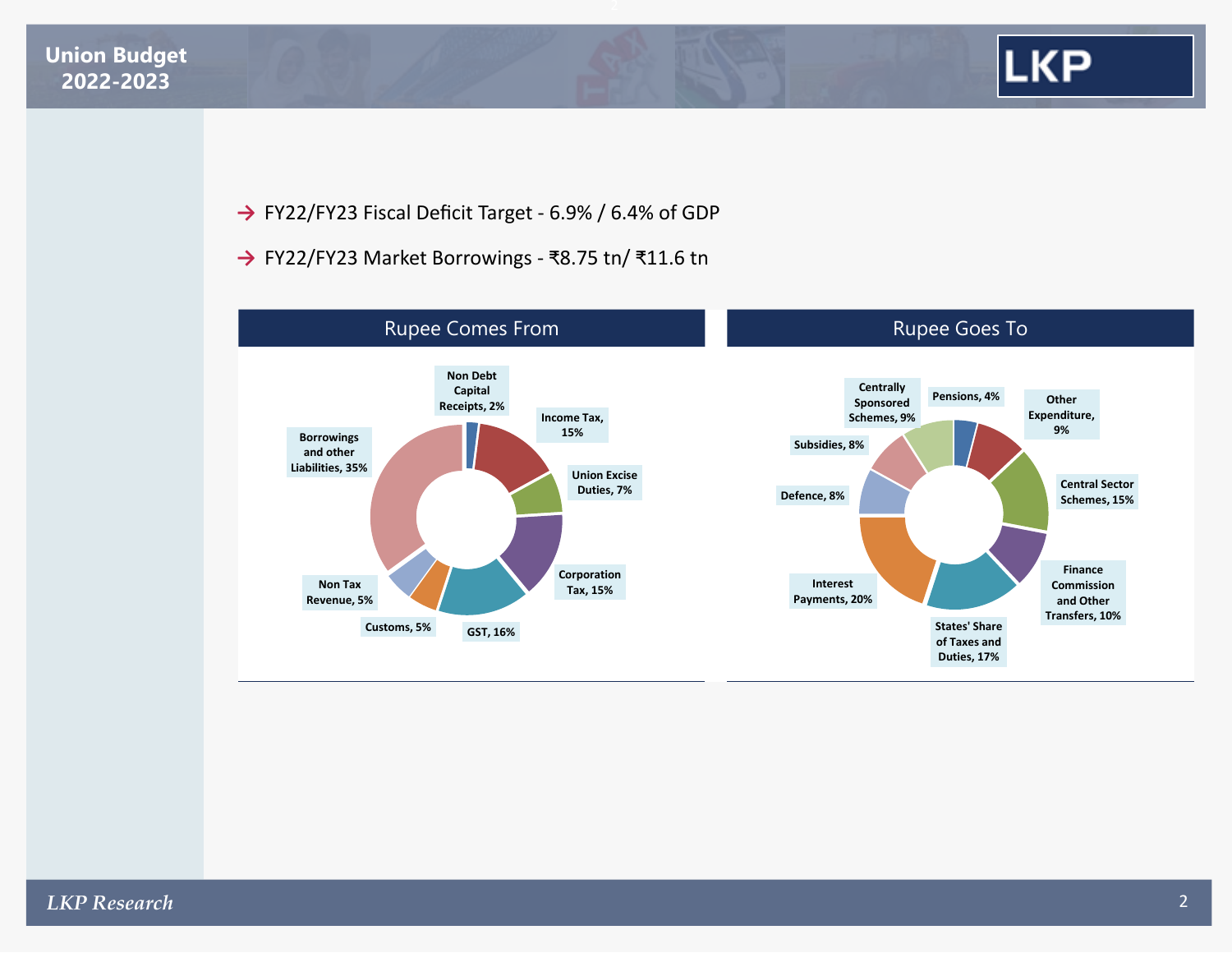



## **Direct Taxes**

- **→ Voluntary Tax Compliance** Option for taxpayers to file an updated return within 2 years from end of relevant Assessment Year to declare the income which have been missed out while filing the return.
- **→ MAT for Cooperative Societies** Reduction in Alternative Minimum Tax for co-operative societies to 15% from 18.5% to create a level playing field with companies. Also reduction of surcharge to 7% from 12% for those having total income of more than ₹10 mn and up to ₹100 mn.
- **→ Tax relief for persons with disability**: Proposal to allow the payment of annuity and lump sum amount to the differently abled dependent during the lifetime of parents/guardians, i.e., on parents/ guardians attaining the age of sixty years.
- **→ State Government Employee NPS deduction** Increase in tax deduction to employer contribution for NPS for state government employees to 14% from 10% to create parity between employees of State and Central government.
- → **Startups Tax Benefit** Extension in the period of incorporation of the eligible start-up by one more year, that is, up to 31.03.2023 for providing tax incentive for three consecutive years out of ten years from incorporation.
- **→ New Manufacturing Companies Tax benefits** Extension of the last date of concessional tax regime of 15% tax rate for commencement of manufacturing or production for newly incorporated domestic manufacturing companies under section 115BAB by one year i.e. from 31st March, 2023 to 31st March, 2024.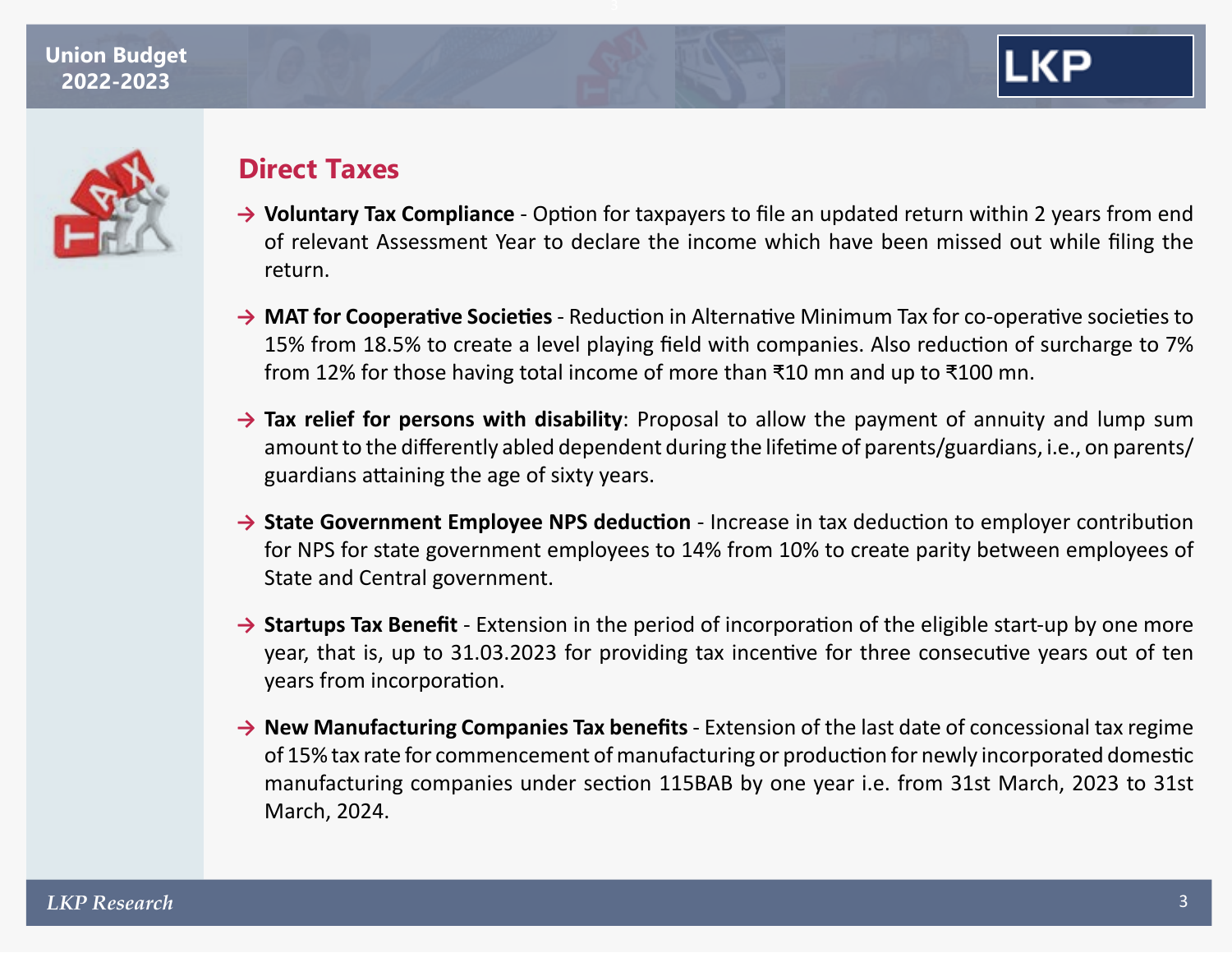

- → **Taxation on VDAs** Income Tax at the rate of 30% for income from transfer of virtual digital assets (VDA) will be levied. Also, no deduction to be allowed except cost for computing income for VDA and no loss set off allowed. Gift of VDA is also proposed to be taxable in the hands of recipient. TDS at the rate of 1% is proposed on transfer of VDA above the monetary threshold.
- → **Bonus and Dividend Stripping** will no longer be allowed for all types of financial instruments. Section 94 of the IT Act has been amended to include securities and units of Companies, MF, InvIT, REIT, AIFs or pooled investments.
- → Income of a non-resident from offshore derivative instruments, or over the counter derivatives issued by an offshore banking unit, income from royalty and interest on account of lease of ship and income received from portfolio management services in IFSC shall be exempt from tax, subject to specified conditions.
- → Proposal to cap the surcharge of AOP's at 15%.
- **→** Surcharge on LTCG on any type of assets to be capped at 15%
- → Clarified that any surcharge or cess on income and profits is not allowable as business expenditure.
- → No setoff of any loss will be allowed against any undisclosed income during search and seizure operations
- → Incentives provided to the agents as a business promotion strategy as taxable at the hands of the agent. To track such transactions tax deduction is being proposed to the person giving benefits, if the aggregate value of such benefits exceeds ₹20,000 during the financial year.

LKP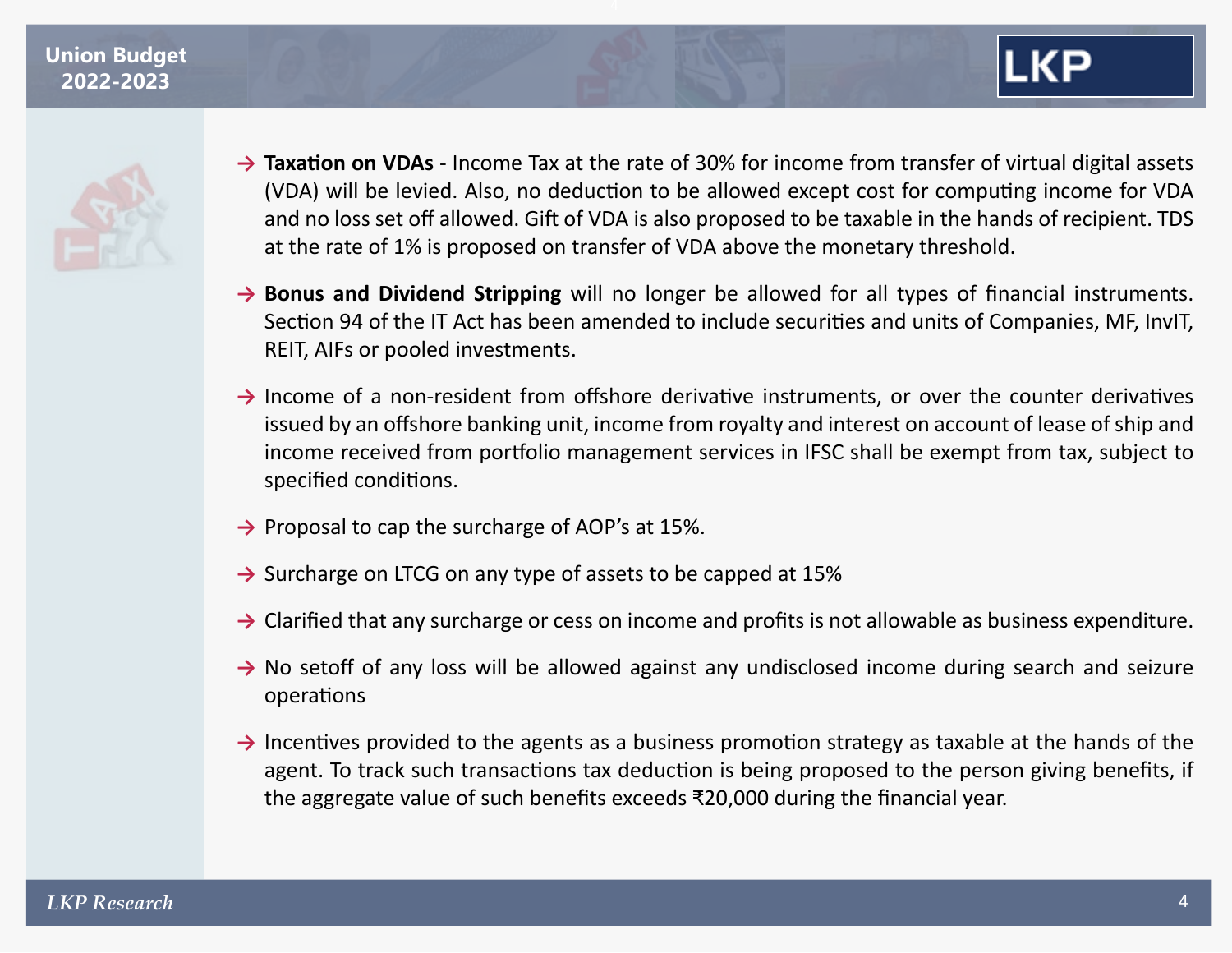

## **Indirect Taxes**

- → National Capital Goods Policy, 2016 aims at doubling the production of capital goods by 2025.
- **→** Proposal to phase out the concessional rates in capital goods and project imports gradually and apply a moderate tariff of 7.5%. Certain exemptions for advanced machineries that are not manufactured within the country shall continue.

### **→ Changes in Custom Duties**

- **• Electronic Manufacturing Sector** Continues calibration of Custom duty and additional concessions to the Electronic manufacturing industry and particularly to manufacturing of wearable devices, hearable devices, electronic smart meters, parts of transformer of mobile phone chargers, camera lens of mobile camera module and certain other items.
- **• Diamonds & Gemstones** Customs duty on cut and polished diamonds and gemstones is being reduced to 5%. Simply sawn diamond would attract nil customs duty.
- **• Imitation Jewellery** To disincentivise import of undervalued imitation jewellery, the customs duty on imitation jewellery is being prescribed in a manner that a duty of at least ₹400 per Kg is paid on its import.
- **• Critical Chemicals** Customs duty on certain critical chemicals namely methanol, acetic acid and heavy feed stocks for petroleum refining are being reduced, while duty is being raised on sodium cyanide for which adequate domestic capacity exists.
- **• Umbrellas** Duty on umbrellas is being raised to 20%. Exemption to parts of umbrellas is being withdrawn.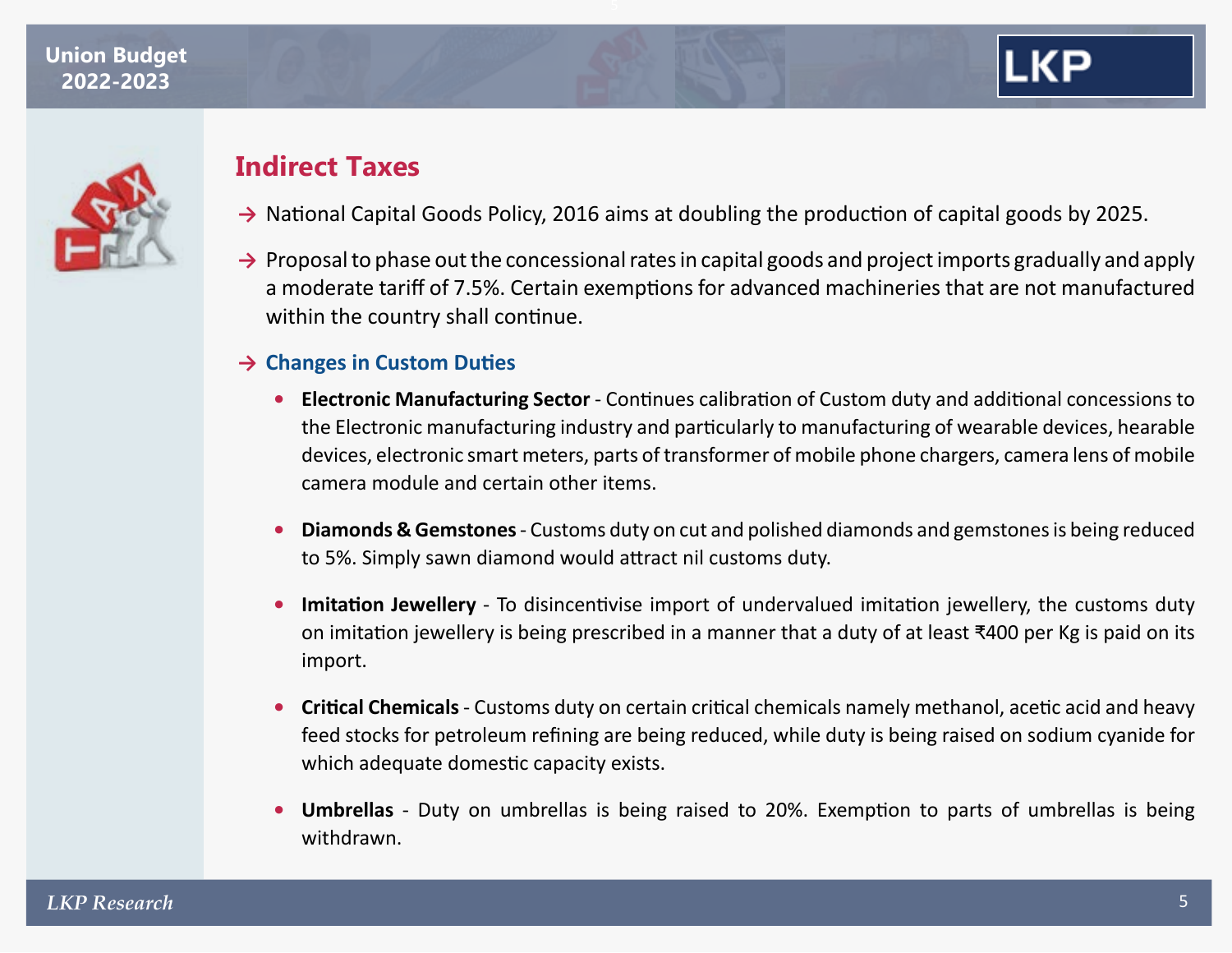

- **• Agri-sector** Exemption is also being rationalized on implements and tools for agri-sector which are manufactured in India.
- **• Steel Scrap**  Customs duty exemption given to steel scrap last year is being extended for another year to provide relief to MSME secondary steel producers.
- **• Stainless Steel products** Certain Anti- dumping and CVD on stainless steel and coated steel flat products, bars of alloy steel and high-speed steel are being revoked in larger public interest considering prevailing high prices of metals.
- **• Aquaculture** Duty is being reduced on certain inputs required for shrimp aquaculture so as to promote its exports.
- → Export exemptions are being provided on items such as embellishment, trimming, fasteners, buttons, zipper, lining material, specified leather, furniture fittings and packaging boxes that may be needed by bonafide exporters of handicrafts, textiles and leather garments, leather footwear and other goods.
- → Blending of fuel is a priority of this Government. To encourage the efforts for blending of fuel, unblended fuel shall attract an additional differential excise duty of ₹2/ litre from the 1st day of October 2022.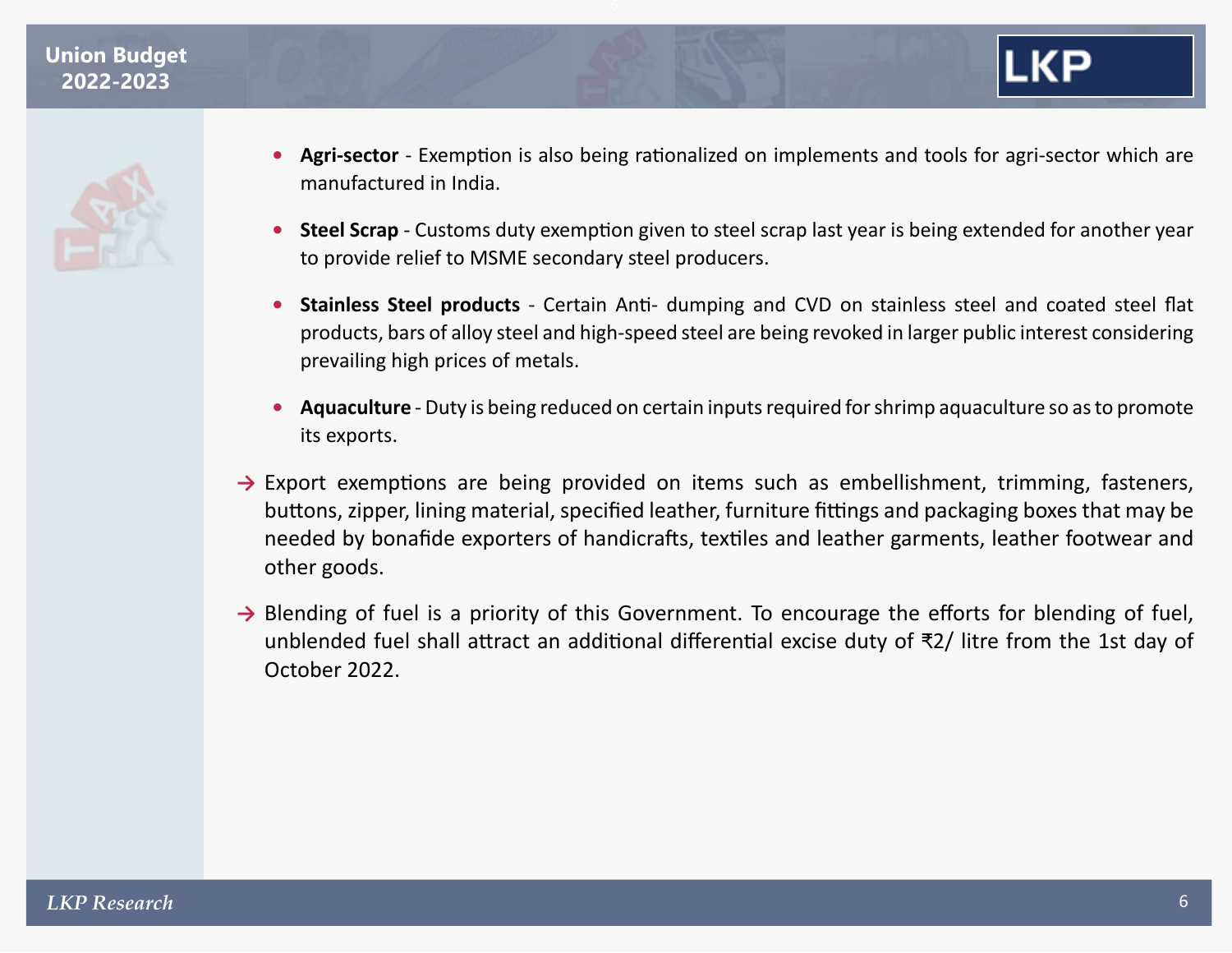



### **BFSI**

#### **→ Public Sector Banks – No Proposal for fresh capital infusion**

- The FM did not earmark any specific amount for PSBs for FY22-23. The Budget did not give any clarity on the roadmap for PSB privatization as well.
- Govt. has infused ₹2.86tn in PSBs over last five years, yet the capital needs of state run banks are high due to bad loans and requirement for growth capital.

#### **→ Emergency Credit Line Guarantee Scheme (ECLGS) extended till March – 2023**

- ECLGS, which was introduced by the Finance Ministry in 2020 to help MSMEs amid COVID, has been extended till March – 2023.
- The guarantee cover has been expanded to ₹500bn to the total cover of ₹5tn. The ECLGS was launched as part of ₹20tn COVID relief package.

#### **→ 100% post offices to come under core banking system.**

• Almost all the existing post offices will come under core banking system to enable online access to account and also transfer of funds between commercial banks and post office .

#### **→ RBI to issue its own Crypto based on block chain technology.**

• A new crypto tax will be introduced under which virtual digital assets will be taxed at 30%.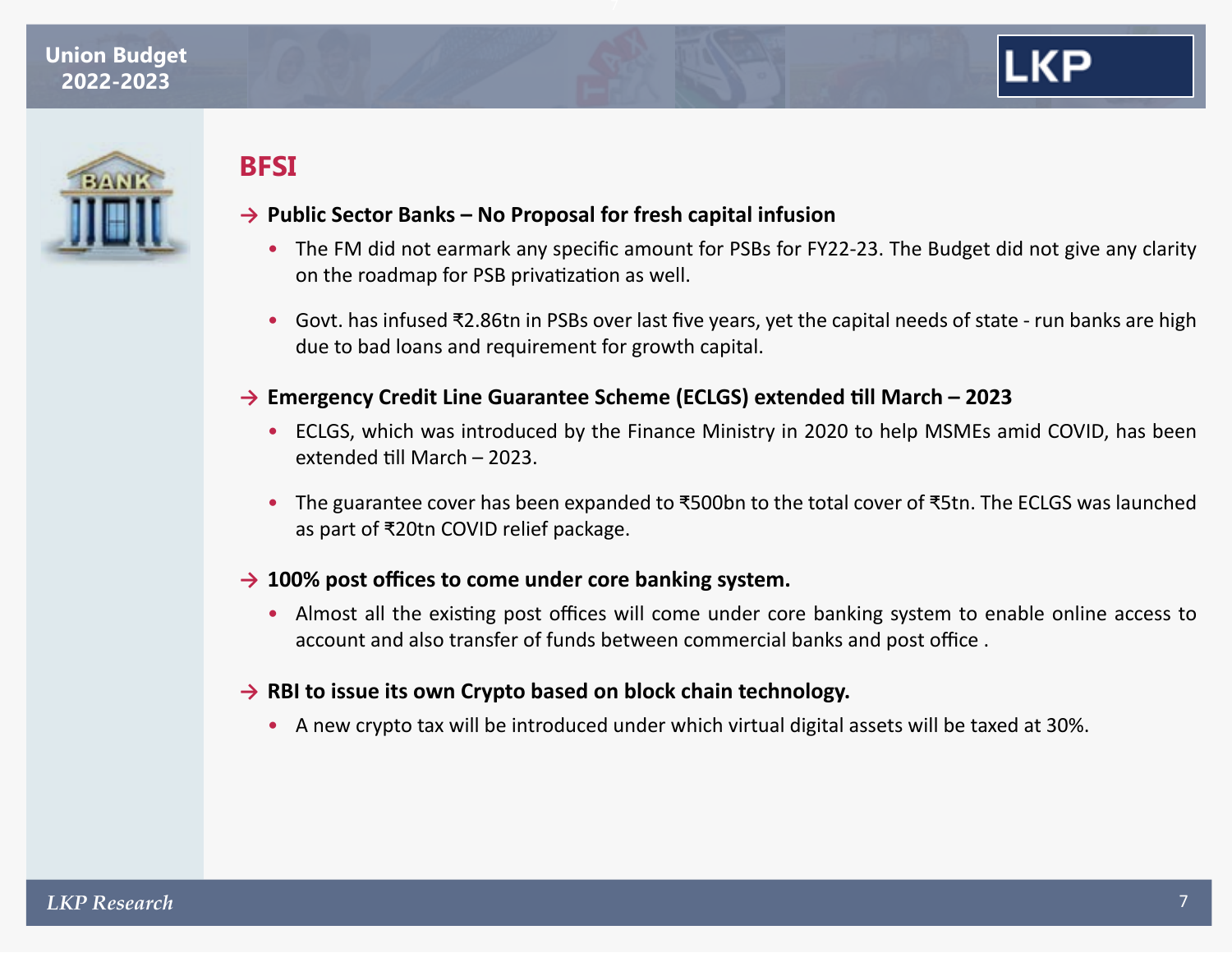



## **Infrastructure, Housing & urban planning**

- **→** Capex target expanded by 35.4% from ₹5.54 tn to ₹7.5 tn. FY23 effective capex seen at ₹10.7 tn. This is extremely positive for companies in the infra, cement, capital goods and engineering sectors.
- → National Highway network to be expanded by 25,000 km during FY 22-23
- → 2000 km to be brought under 'KAVACH' by FY22-23.
- → PM 'Gatishakti' masterplan for expressways will be formulated in next financial year, under which 100 PM 'Gatishakti' terminals will be set up in next 3 years.
- → One product one railway station to be popularized, 400 Vande Bharat trains to be introduced.
- **→** ₹480bn is allocated for PMAY, the affordable housing scheme. 60,000 houses will be identified as beneficiaries for this scheme in rural and urban areas, while 80 lakh households will be identified for the affordable housing scheme in 2022-23.
- **→** ₹600bn allocated for providing access to tap water to 38 mn households.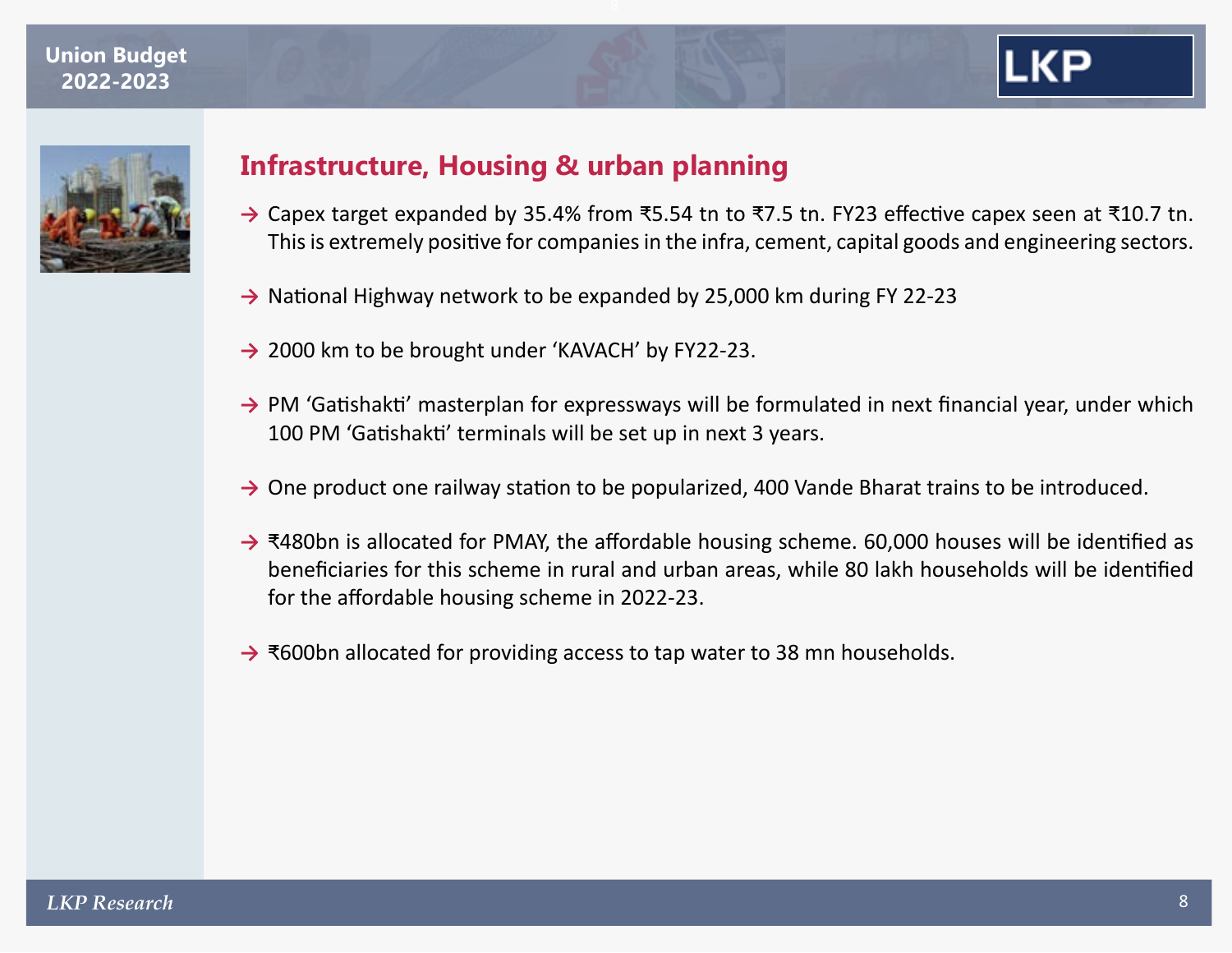



### **Rural and Agriculture**

- **→** Government to pay ₹2.37 tn towards procurement of wheat and paddy under MSP operations. This step is positive for rise in farm income and thereby positive for companies in the FMCG, auto, consumer durables and tractors.
- **→** Railways will develop new products for small farmers and MSMEs
- → In an attempt to reduce dependence on imports, a rationalized scheme to increase oilseed production will be implemented.
- **→** Kisan Drones for crop assessment, land records, spraying insecticides is expected to drive a wave of technology in agriculture. Also under tech initiative by the government, a completely paperless, e-bill system will be launched by ministries of procurement.
- **→** Under the River-Linking project, government plans to link the Ken Betwa river at an outlay of ₹446 bn. It has also planned a Draft DPR for linking 5 main rivers in South India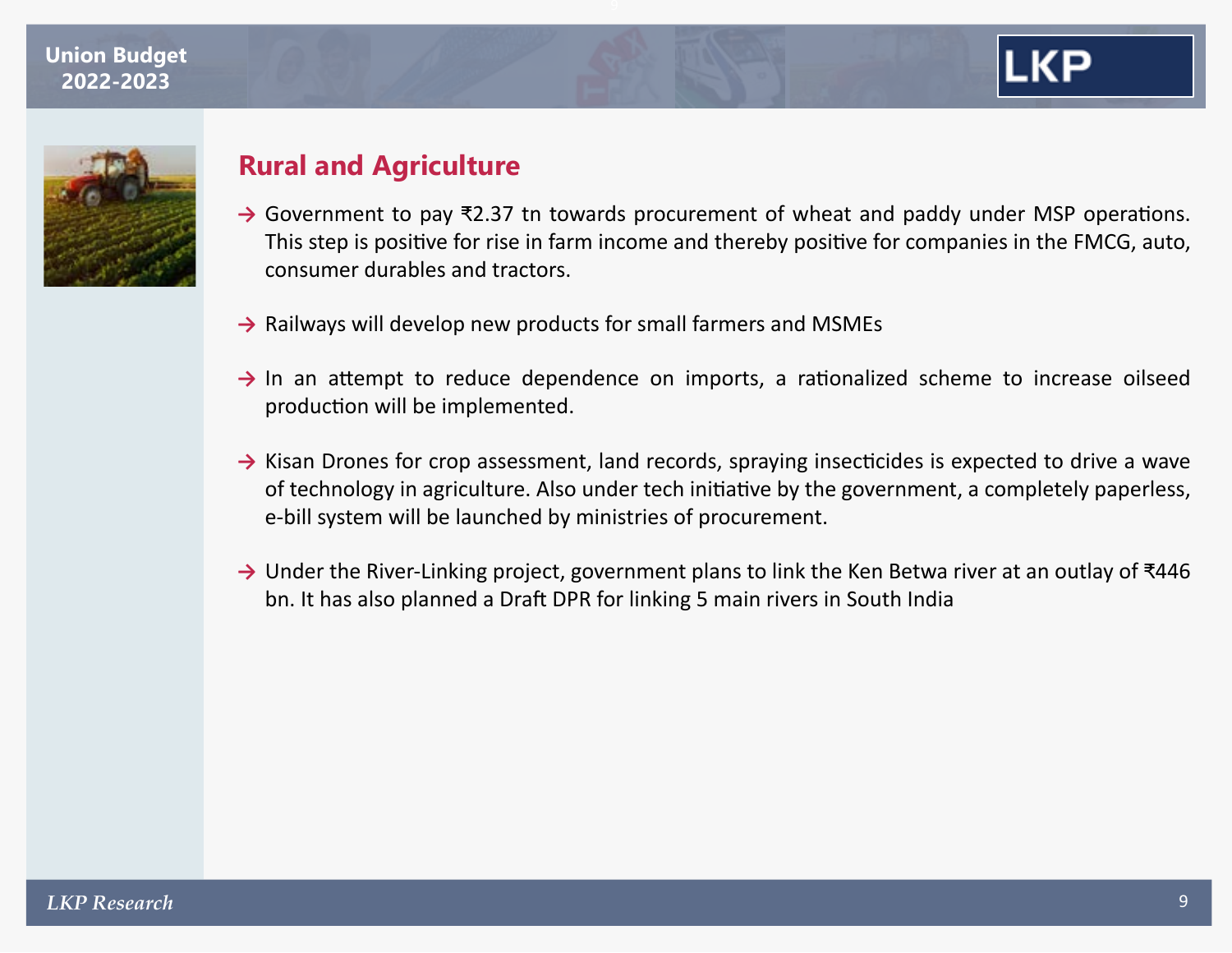



### **Defense**

- **→** Defense sector allocation stands at ₹5.25 tn
- → 68% of capital for defense sector to be earmarked for domestic players in FY 23 (up from 58% last fiscal), which implements strong positive trends for the domestic defense companies.
- → Government is committed to reduce imports and promote indigenization in defense sector.
- → 25% of defense budget will be allocated for R&D, while Defense R&D will be opened up for industry, startups and academia.



# **Automobiles**

- → Battery swapping policy to allow EV charging stations for automobiles will be framed.
- → Private sector will be encouraged to create sustainable and innovative business models for battery and energy as a service, improving the efficiency in EV system
- **→** This move seems to be very positive for those automobile companies who have taken a step forward towards EV.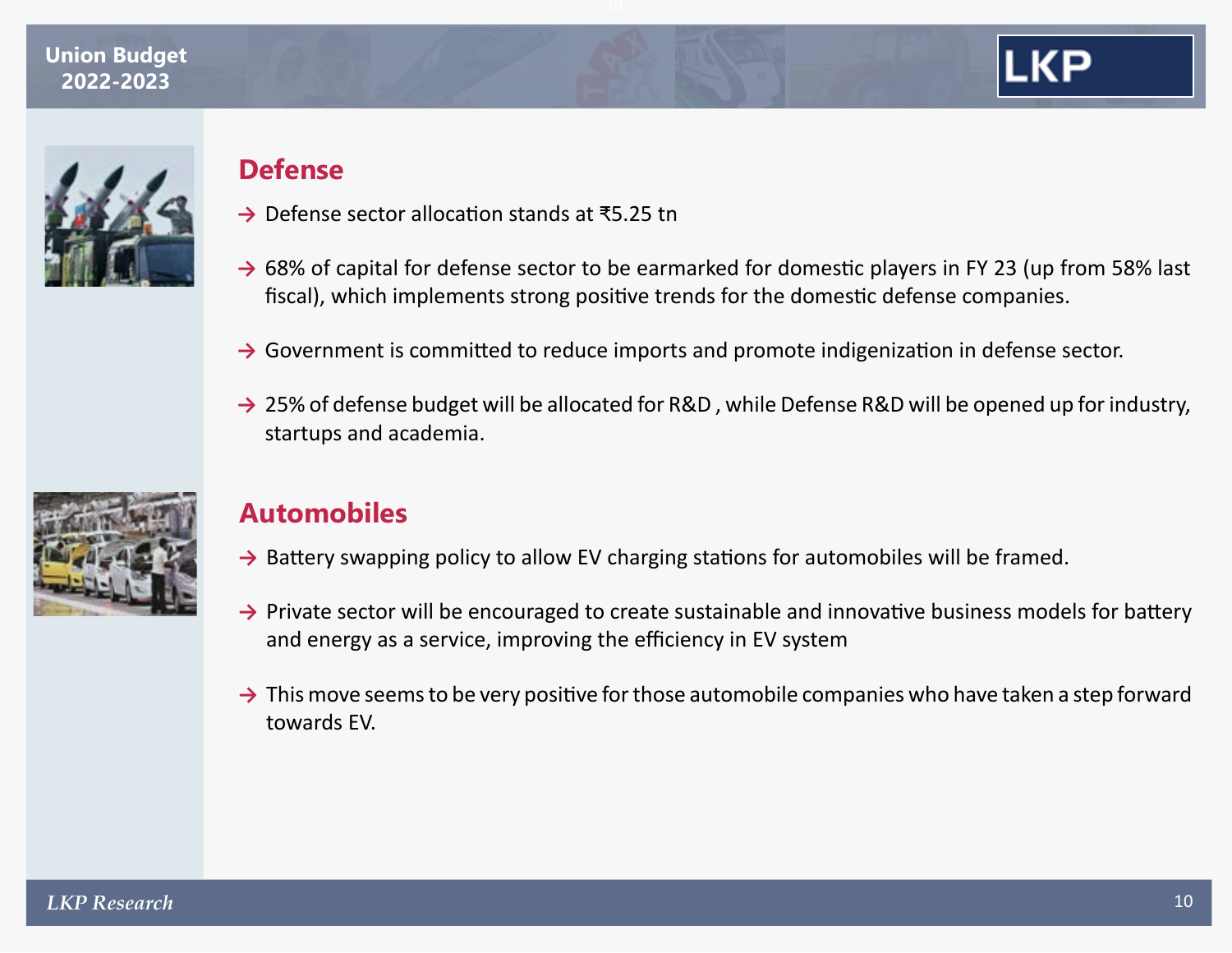



# **Education**

- → States to be encouraged to revise syllabi of agricultural universities to meet needs of natural, zerobudget & organic farming, modern-day agriculture.
- → One class one TV channel program under the PM e-Vidya scheme will be expanded from 12 to 200 TV channels.
- → This will enable all states to provide supplementary education in regional languages for class 1 to 12.
- → Making the best use of technology, Digital university is to be set up to provide education to be built up on hub and spoke model.



# **Telecom**

- → Spectrum auction will be conducted in 2022 for the rollout of 5G. Positive for listed telecom companies.
- **→** Scheme for design led manufacturing to be launched for 5G ecosystem as a part of PLI scheme to enable affordable broadband and mobile communication in rural and remote areas.
- → 5% of USO fund shall be allocated to R&D and technology upgradation.
- → Contracts for laying optical fibre in villages to be awarded under BharatNet project under PP in 2022-23.